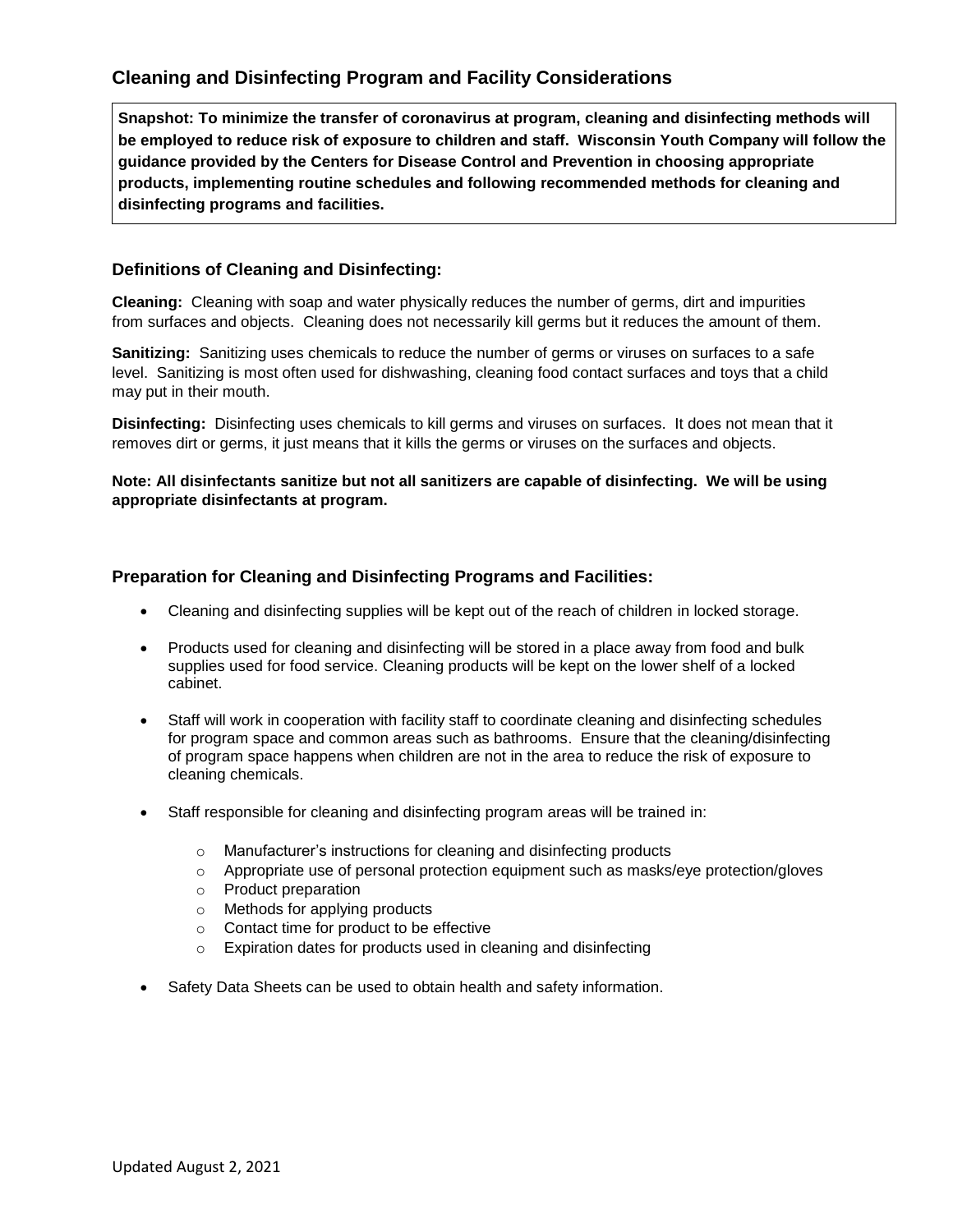### **Cleaning Products and Procedures:**

- For cleaning, a detergent/soap and water solution will be used to clean surfaces.
- For disinfecting, an Environmental Protection Agency (EPA) approved product to use against coronavirus will be used to disinfect surfaces.
- Staff members preparing spray bottles with detergent and/or disinfectant must wear eye protection and gloves and follow the manufacturer's instructions for that product.
- If the manufacturer recommends dilution: Use the manufacturer's instructions and fill spray bottle with the appropriate amount of water and solution. Fill water first, then solution. A funnel (dedicated to a specific solution) can be used to reduce spills and splashing.
- Disinfectants will be used within the time frame outlined in the manufacturer's instructions.
- Staff will label the bottle with the contents using a permanent marker.
- Manufacturer's instructions and Safety Data Sheets will be provided to all staff carrying out cleaning responsibilities.

**Note: Whenever available, "ready to use" products will be used for cleaning and disinfecting.**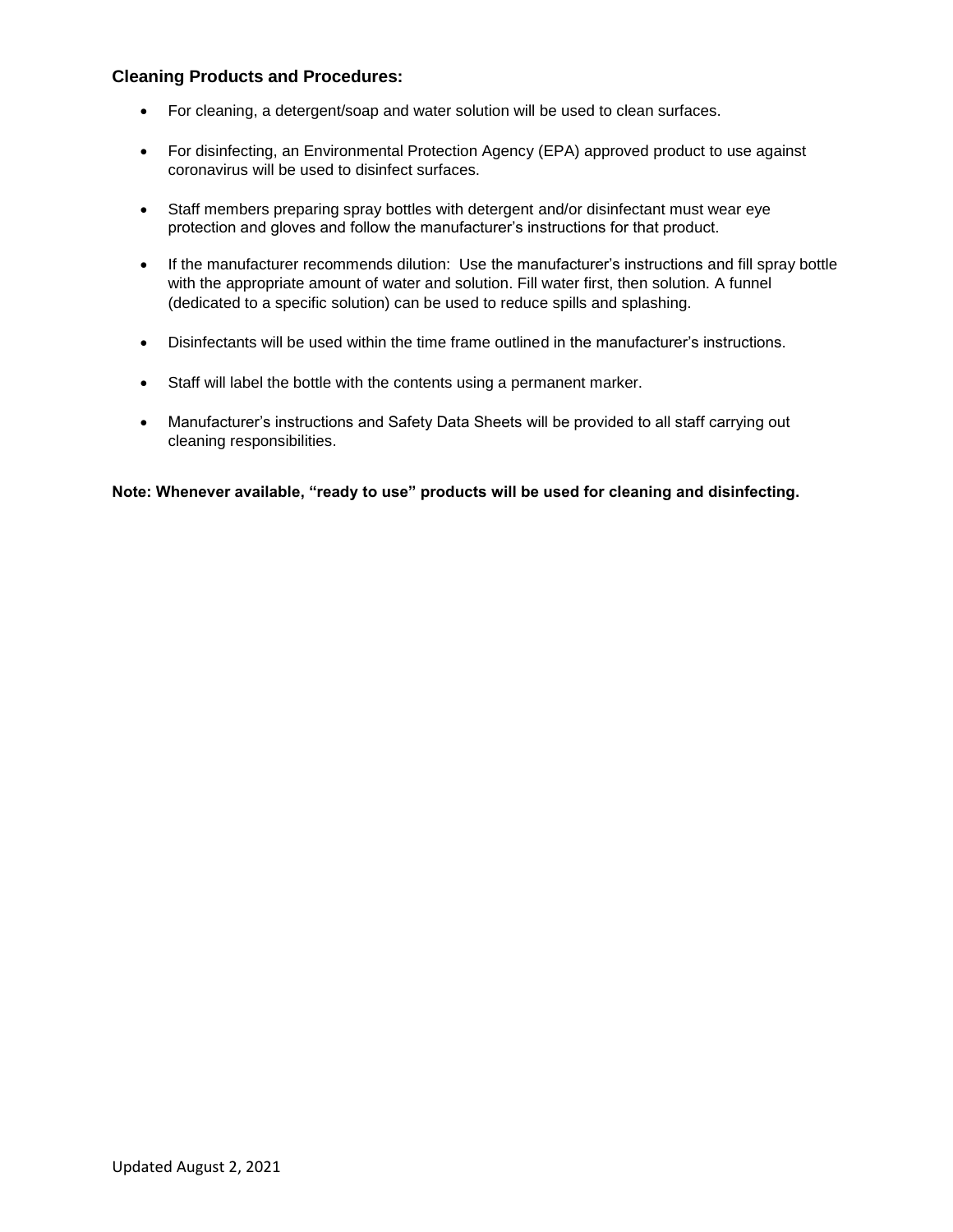#### **Cleaning and Disinfecting:**

### **General Guidelines:**

- Clean and disinfect only when children are not in the vicinity to reduce the risk of their exposure to the cleaning chemicals.
- If surfaces are dirty, they should be cleaned first using soap and water prior to disinfection.
- Use cleaning and disinfecting products in a well-ventilated space.
- High touch areas should be cleaned and disinfected more frequently throughout the day. These include tables, doorknobs, light switches, countertops, door handles, cell phones, keyboards, toilets, sinks, hand sanitizer bottles. See cleaning schedule for specifics.
- Staff will wear appropriate PPE when using cleaning products. Appropriate handwashing procedures will be followed after removing gloves.

#### **Non-Porous Surface:**

- Staff will wear eye protection and gloves when cleaning and disinfecting surfaces.
- Clean First: Using a detergent cleaning solution, spray 6 to 8 inches from the non-porous surface and wipe with clean paper towels to reduce dirt and germs on surface.
- Make sure the surface is dry before applying disinfectant.
- Disinfecting: Cover the cleaned area with the disinfecting solution. Follow manufacturer's instructions for applying, length of contact time on surface and rinsing. Special note: If using disinfecting wipes, pay attention to the manufacturer's label for how long the surface must remain wet to be effective.
- After cleaning/disinfecting is complete, remove protective eye wear, remove and dispose of gloves and wash hands for at least 20 seconds with soap and water.

#### **Soft or Porous Surface:**

- CDC recommends removing or limiting use of soft and porous materials, such as area rugs, pillows or cloth dramatic play clothing as they are difficult to clean and disinfect.
- Vacuum carpets to remove dirt and clean with a cleaner appropriate for soft porous surfaces.

#### **Electronics:**

 When cleaning electronics such as tablets, keyboards, cell phones, walkie talkies, remote controls, wipe off any visible dirt and then use an alcohol-based wipe to disinfect the item.

#### **Toys:**

- Minimize the potential for the spread of germs in the program space by removing toys that are not easily cleanable such as pillows, stuffed animals, dramatic play clothes.
- Rotate the toys that are out at any one time so that they can be adequately cleaned and sanitized. Example, have two sets of Magna-Tiles. One can be out for the children to use and the other set can be cleaned and disinfected ready to be rotated back into program use.
- Clean and disinfect toys more frequently, preferably when children are not present.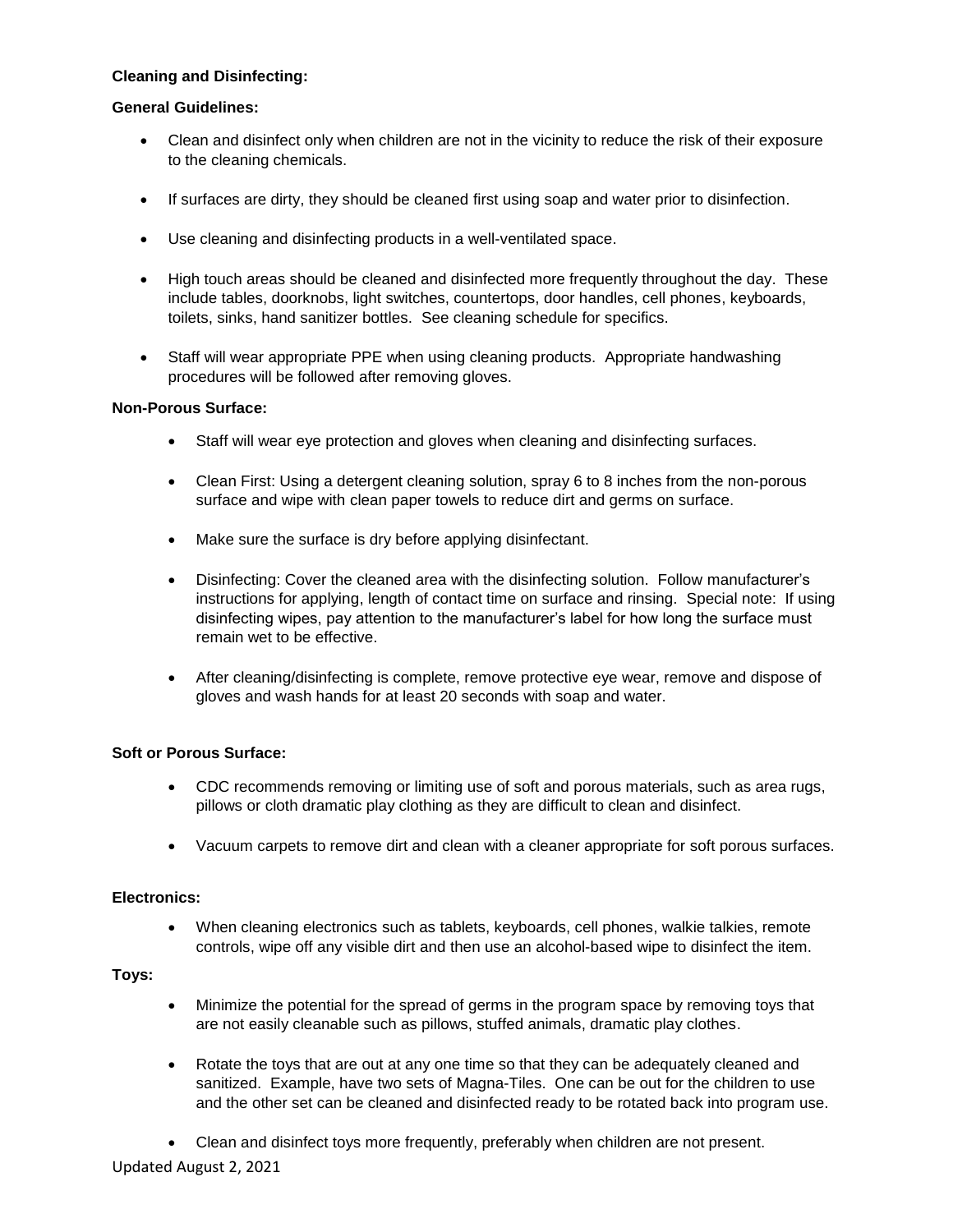#### **Outdoor Spaces:**

- The CDC recommends that outdoor playgrounds require normal routine cleaning but do not require disinfection: "Do not spray disinfectant on outdoor playgrounds- it is not an efficient use of supplies and is not proven to reduce risk of COVID-19 to the public."
- Cleaning and disinfection of wooden surfaces such as play structures, benches, tables is not recommended.

### **4K Wrap-School Year Only**

- Rest Items: All rest items brought into program space must be stored in a sealed container. On the child's last day of attendance each week, the rest items need to be sent home to be washed and returned the following week.
- Rest Mats: Rest mats must be sprayed down after each use following the procedures for cleaning and disinfecting soft surfaces.
- Extra Clothes: Must be stored in zip lock bag with child's name.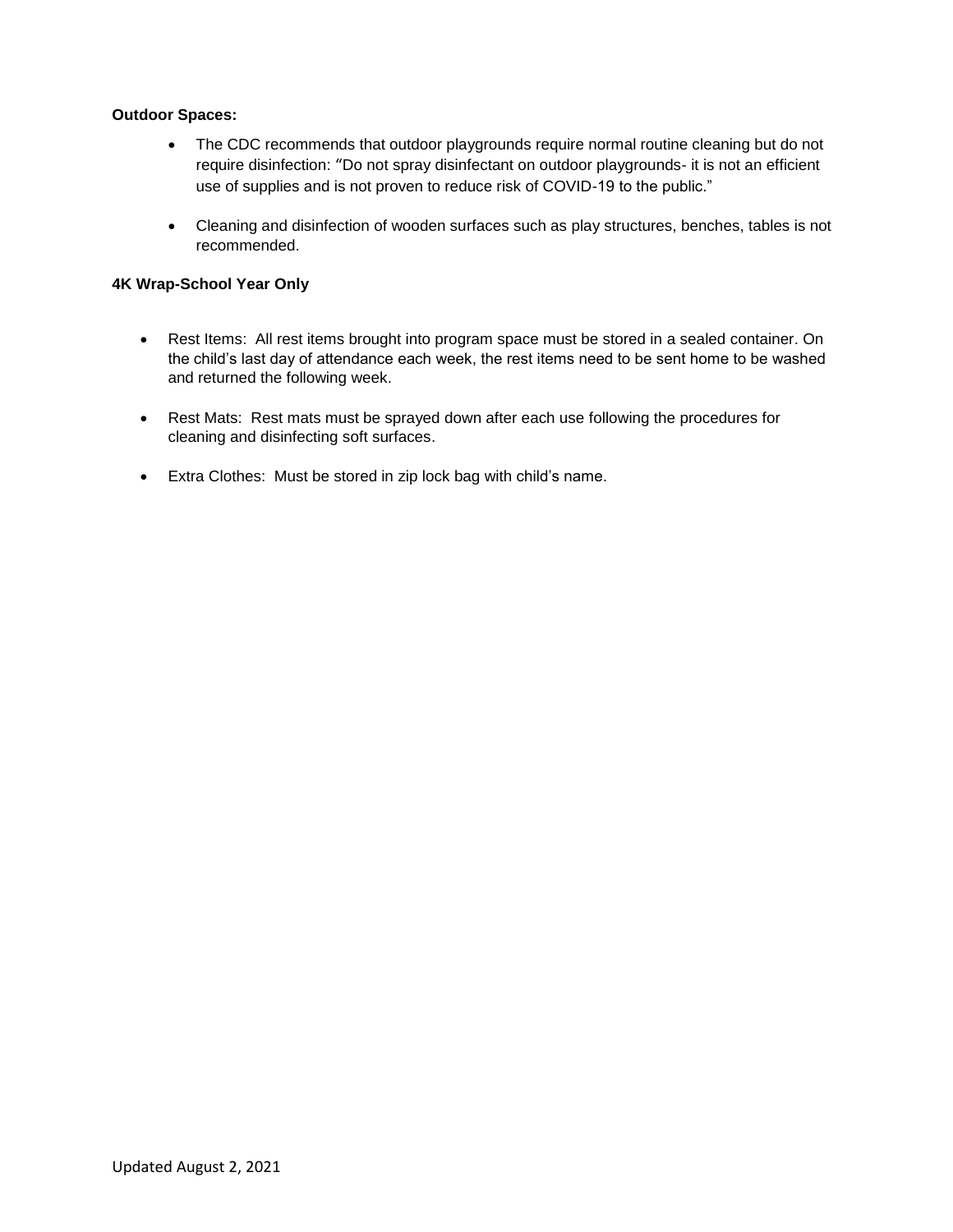## **Food Service Modifications Due to COVID-19**

**Snapshot: Staff handling food will practice standard food safety hygiene practices. To reduce the exposure to COVID-19, only individually wrapped, pre-packaged snack items will be served.**

### **Snack and Lunch:**

- Individually wrapped, pre-packaged items will be served for snack in the morning and afternoon.
- Milk and water will be available at snack and lunch. Disposable cups will be used for beverages.
- Disposable single use items such as spoons, cups, paper plates will be used for snack and lunch food service. Food items should not touch the surface of the table. Please use plates, cups and napkins when serving single serve food items.
- Children and staff will bring their own lunches on program days when lunch is served. Lunches must not require refrigeration or microwaving.
- Children and staff may not share food or utensils from their lunches.
- To ensure safety of children with food allergies, Wisconsin Youth Company requests that children and staff bring nut-free lunches.
- Children and staff will eat snack and lunch in their indoor or outdoor assigned space and should sit at least 3-6 feet apart from each other. It is preferred that the same children sit near each other at snack and lunch if possible.

#### **Procedures for Snack and Lunch Preparation:**

- Staff will wash their hands with soap and water before putting on gloves to clean and disinfect tables for meals. Hand sanitizer will be used if staff handwashing is not possible.
- Staff will wear a cloth face covering/disposable mask and gloves when cleaning and disinfecting the snack/lunch tables. Staff will wear a face covering to complete this task even if a Public Health face covering mandate is not in place.
- Tables where snack will be served will be cleaned and disinfected using a two-step process before and after snack/lunch are served.
	- o Step one: Clean with soap/water solution.
	- o Step two: Disinfect with Clorox/Disinfectant wipe or bleach/water solution.
- Staff will wash hands with soap and water after removing gloves. Hand sanitizer will be used if staff handwashing is not possible.
- Children wash their hands before and after meals using soap and water.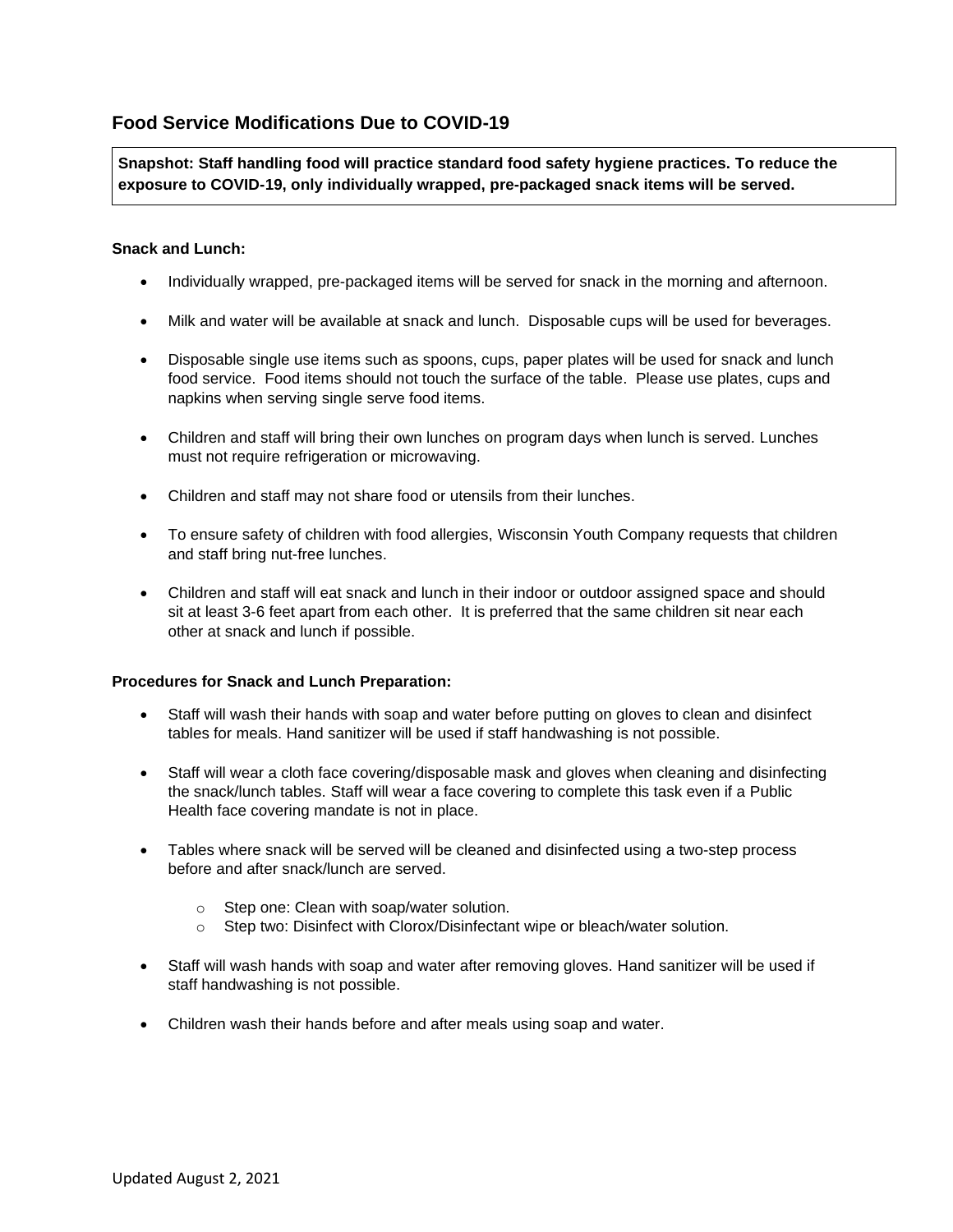### **Removing Face Coverings Prior to Eating:**

If face coverings are required to be worn inside, children and staff will be able to remove their face covering while eating.

- Children and staff should wash hands prior to removing their face covering.
- When the face covering is being removed, they should only touch the strap(s) to remove the face covering from their face.
- The face covering should be placed in a plastic pouch labelled with individual's first and last name.
- After eating, children and staff should wash hands and put their face covering back on.
- Plastic pouches should be stored in a place that minimizes the potential for contamination.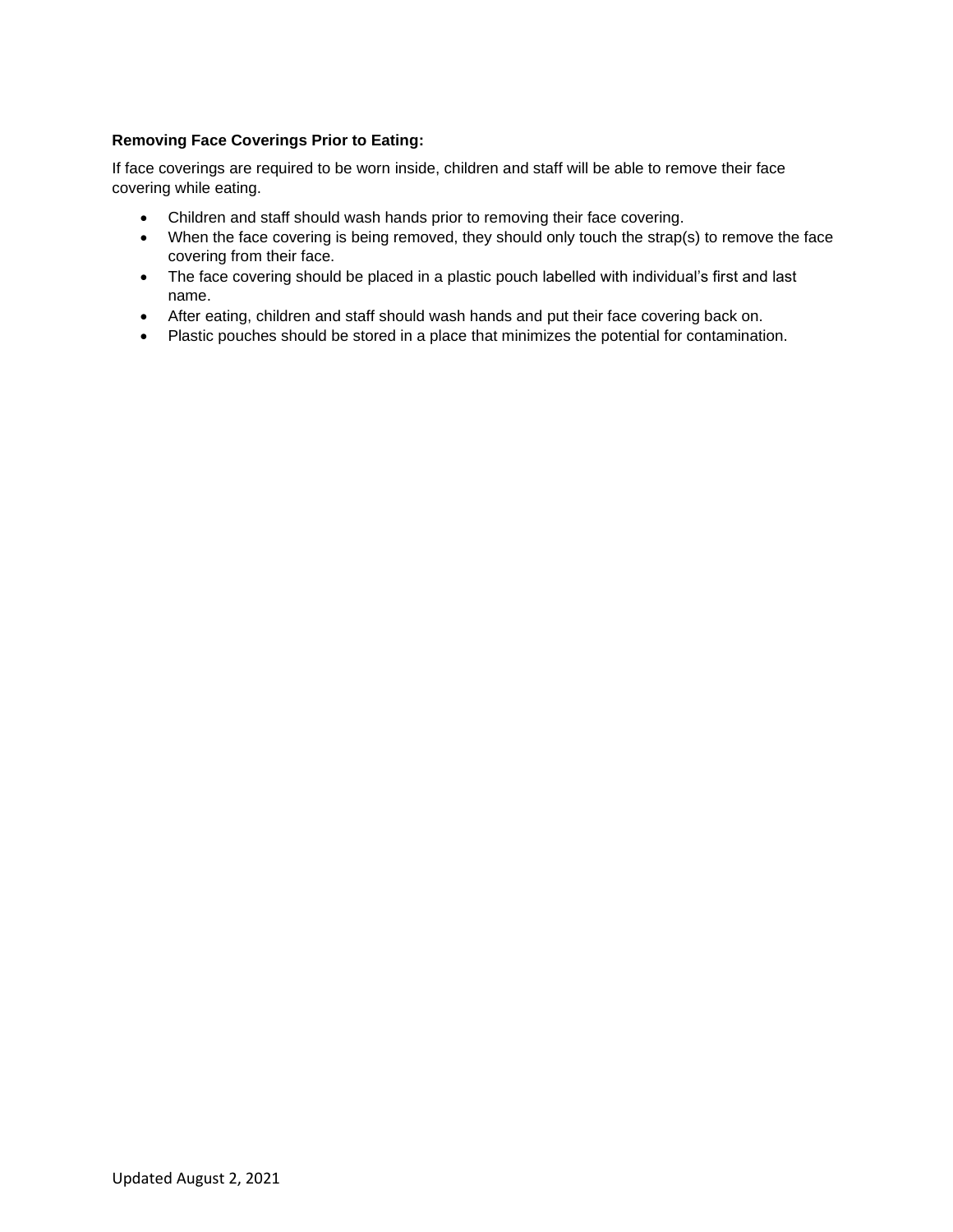## **COVID-19: Drop Off and Pick Up Procedures**

Snapshot: In order for programs to reopen as safely as possible, our program has established new practices and guidance for daily drop off and pick up of children. During these periods of time many people come in and out of our building. These procedures will help to ensure the safe delivery of program and adequate social distancing occur to reduce the spread of communicable disease.

## **Parent/Child Entry into Program Locations**

Each program will have a designated area for families to drop off and pick up their children. This space will vary at each location based on the facility and layout. Parents are not permitted to enter the program space, except in case of an emergency. Only one family is permitted within the drop off/pick up space at one time. If waiting behind another family, it's advised that families maintain a 6 ft distance. When facilities allow, spaces will be marked on the walkway for each program to help families maintain appropriate spacing.

## **Child Drop Off Procedures and Wellness Check**

Upon arrival to program, children will be greeted by a staff. Once child check in is complete, the program staff will direct the child to their group, either a room or designated space within the program room.

If a child is displaying symptoms of COVID-19, staff will conduct a health screening with that child. Children who have COVID-19 symptoms, a fever of greater than 100.4° F, cough or sore throat will need to be isolated from other children while staff make arrangements with the child's parent for pick up. Wisconsin Youth Company will follow current public health guidelines to determine when it is safe for a child to return to program.

## **Child Pick Up Procedures**

During pick up times, parents can opt to call the program phone or send a text to the program cell phone to ensure that their child is ready and reduce contact with others upon pick up each day.

At program sites where there is an out-of-ratio staff available to manage the sign out process, parents can enter the designated area, pick up their child and staff will sign child out of program.

There may be times when staff are not available to manage the sign out process. In these instances, the program site cell phones will have both P1 and P2 phone numbers pre-programmed into the phone. Children may be released to parents when these phone numbers are displayed on the site cell phone. Please remember, children will remain in our sight lines until parent has confirmed that they have the child. Once parent has confirmed they have their child, staff will sign child out of program.

If an unknown number is used to call the program site for a child pick up, staff will check the site registration laptop to confirm the phone number is an authorized pick-up person.

This extended pick up process may take additional time and we ask for everyone's patience.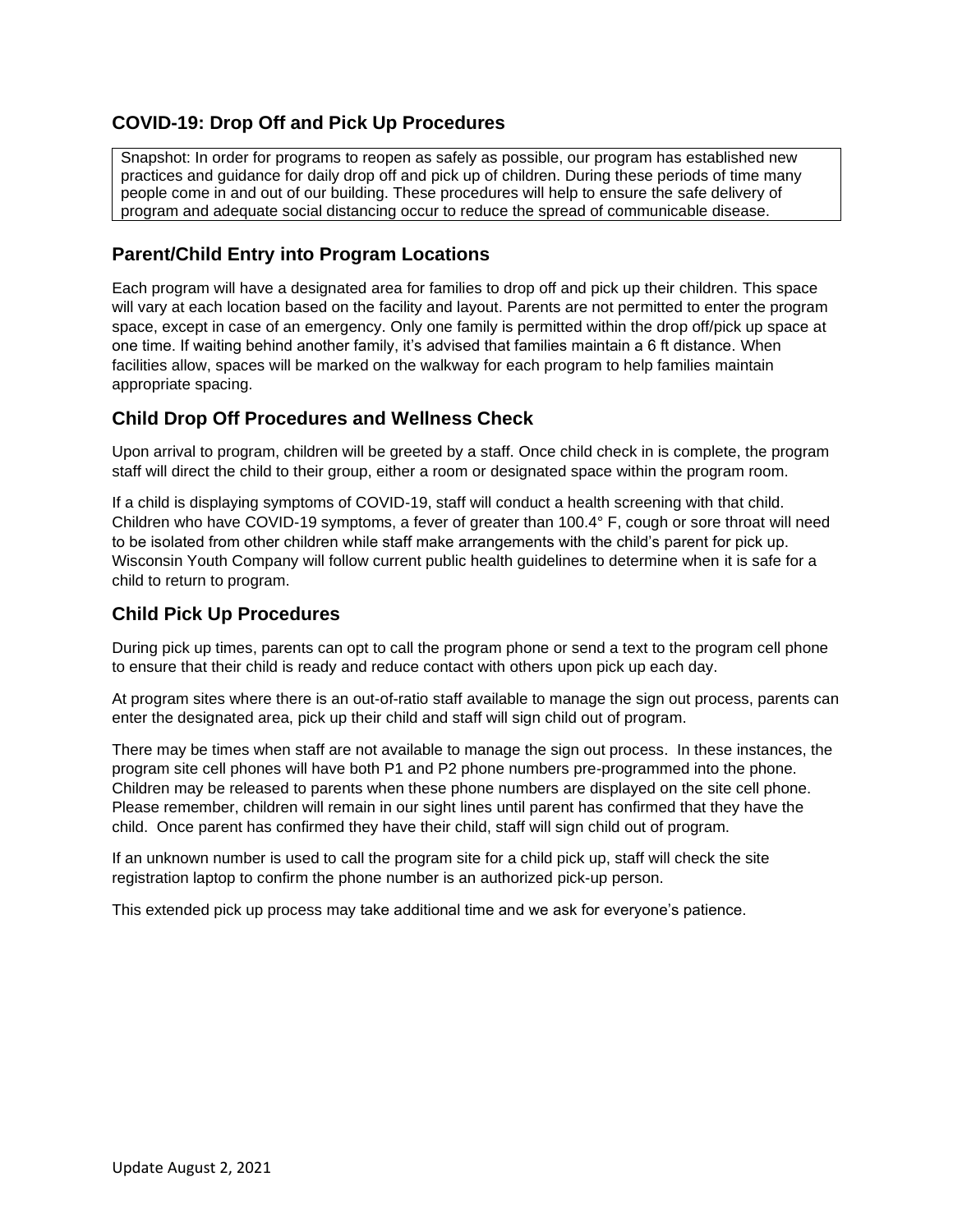## **4K Wrap-School Year Only**

At the end of PM 4K wrap, children will depart in one of the following ways:

- 1- Remain with staff and transition to the after school program
- 2- Take school provided transportation home
- 3- Parent pickup from either car line or parent area outside of the building

## **Adult Visitors**

Only one Parent is permitted per family at drop off and pick up. Adult visitors are advised to use caution at drop off and pick up at the program. It is not advised that adults over 60 years of age, are pregnant or have underlying health conditions, including those with compromised immune or respiratory conditions enter the program location.

Adults who have symptoms of COVID-19 in the past 48 hours, have been in contact with someone with COVID-19 in the last 14 days, or have returned from travel to areas with community spread of COVID-19 as defined by the CDC in the last 14 days may not visit or pick up/drop off a child at the program location. Independent arrival is not permitted for before school or summer programs. Independent departure will be permitted. (See Independent Departure)

## **Upon Entry**

Hand sanitizer will be available for Parents at the designated pick up/drop off area. Parents are encouraged to maintain handwashing hygiene. Program staff will sign the child in and out of the program daily. Upon entry to the program, children will be directed to wash their hands thoroughly for a minimum of 20 seconds.

## **Personal Belongings**

Each child will have their own designated laundry basket, locker or coat hook for storage of personal belongings. Children should only bring essential personal items to program each day and all items must be taken home at the end of the day. Additional items such as toys from home will not be permitted. Personal storage spaces will be disinfected at the end of each program.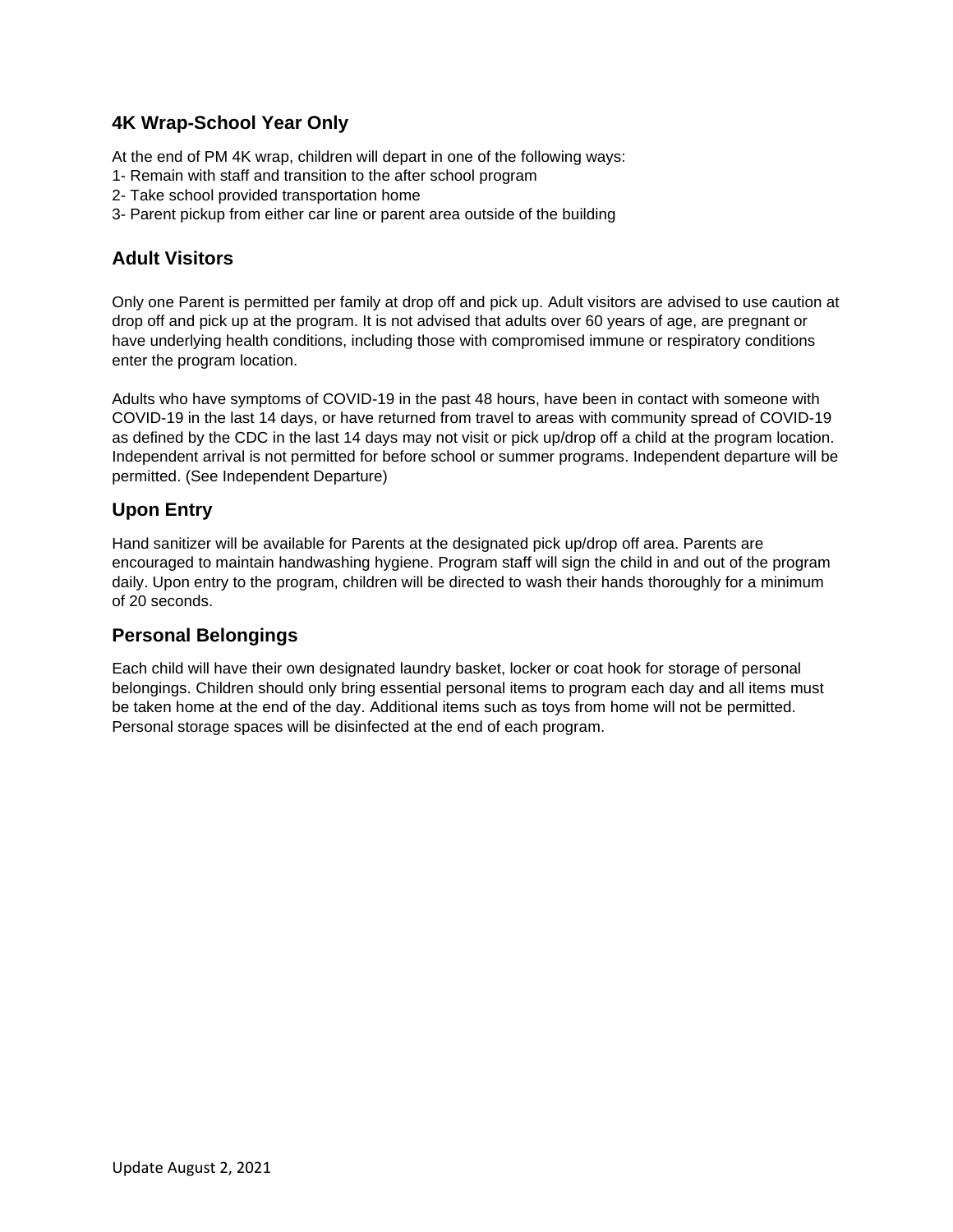# **Personal Protection Equipment (PPE) and Cleaning Supplies**

**Snapshot: Critical to keeping staff and children safe is the use of personal protection equipment and cleaning supplies throughout the delivery of program, in supporting the health and wellness of children and in cleaning and disinfecting program supplies and space.**

### **During this pandemic, cleaning supplies and personal protection equipment is in high demand and short supply.**

We ask that you do the following things:

- Use supplies as you need them for the safety of our children and staff. No short cuts in keeping people safe.
- Use supplies for their intended purpose and follow manufacturer's safety data sheets.
- Use appropriate gloves and masks for the product you are using.
- Keep all chemicals in a safe place and out of the reach of our children. This includes disinfectant wipes, bleach, hand sanitizer etc.
- Keep supplies in a secured closet or cabinet.

### **Cleaning Supplies:**

• **Soap and Water:** 

Children and staff will wash their hands regularly throughout the day. (See healthy hand hygiene section.) All staff and children will be discouraged from touching their eyes, ears, mouth and face to prevent spreading the disease.

#### • **Hand Sanitizer:**

There may be times when soap and water are not immediately available. Hand sanitizing products, with at least 60% alcohol, may be used with staff supervision. Hands should be thoroughly washed with soap and water as soon thereafter as possible. Examples: When children are on the playground, soap and water may not be immediately available so they can use hand sanitizer to clean their hands. Once group goes back inside, children will need to wash hands with soap and water. Keep unsupervised hand sanitizer out of the reach of campers.

#### • **Disinfectant Wipes:**

Disinfectant kills nearly all germs on a hard, non-porous surface when applied correctly. In some cases, cleaning a surface must be completed prior to disinfecting. Example: In preparation for snack, the first step is cleaning the table with a soap and water solution and the second step is disinfecting the table with a disinfectant wipe. In addition, disinfectant wipes will also be used to disinfect thermometers after each use.

#### • **Alcohol Wipes:**

Alcohol wipes will be used to disinfect program equipment such as laptops and administrative supplies like cell phones and walkie talkies.

If supplies become difficult to find, appropriate cleaning substitutions will be made.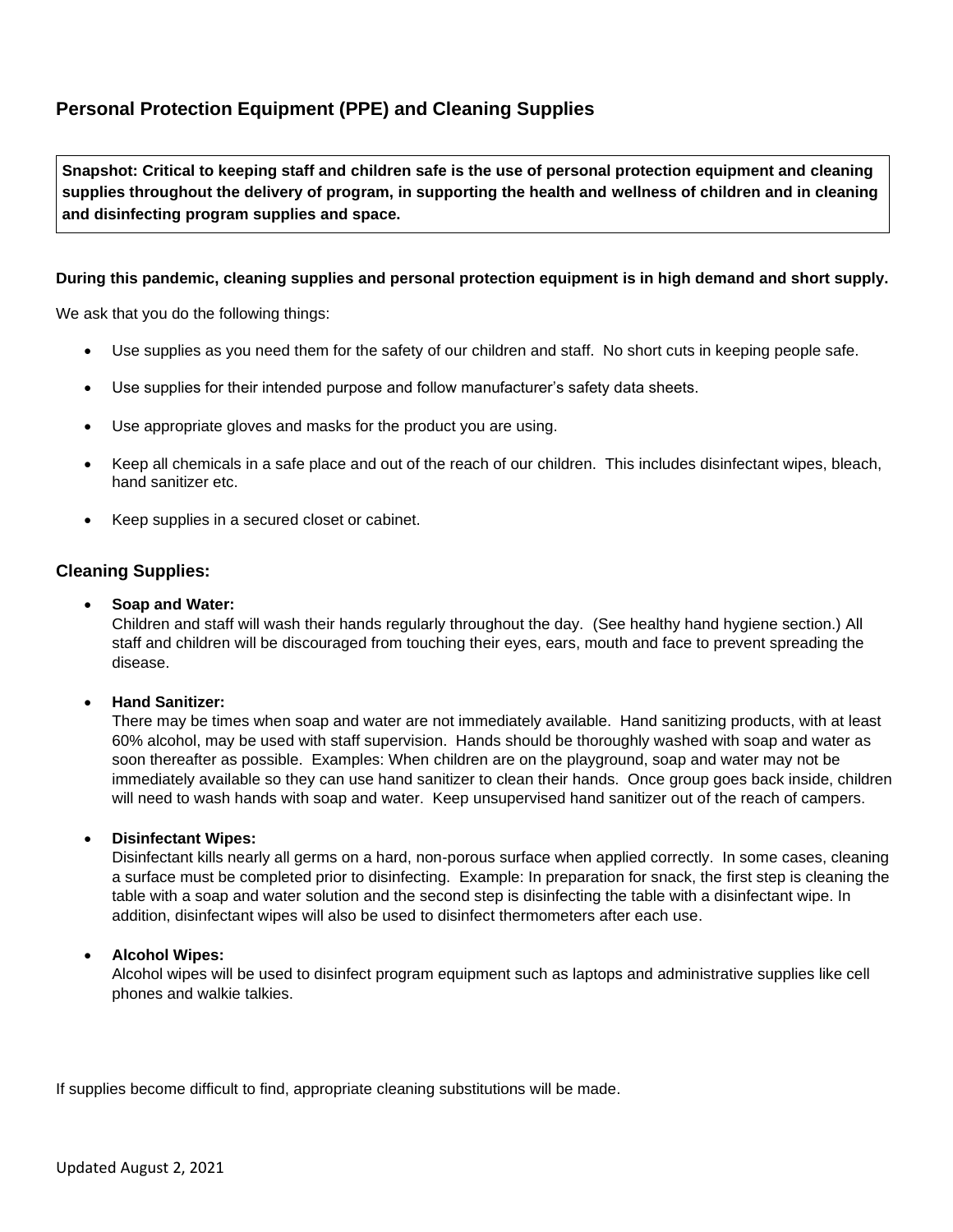## **Personal Protection Equipment**

- Face Shields-Three available in COVID-19 PPE Kit
- Disposable Safety Gowns-Two available in COVID-19 PPE Kit
- Disposable Surgical Masks-Available for all staff.
- Nitrile Exam Gloves-Available for all staff.
- Non-Contact Thermometer-One per site.
- Contact Digital Thermometer-One per site.

**Please see the attached information from the CDC on the appropriate way to put on and remove personal protective equipment.**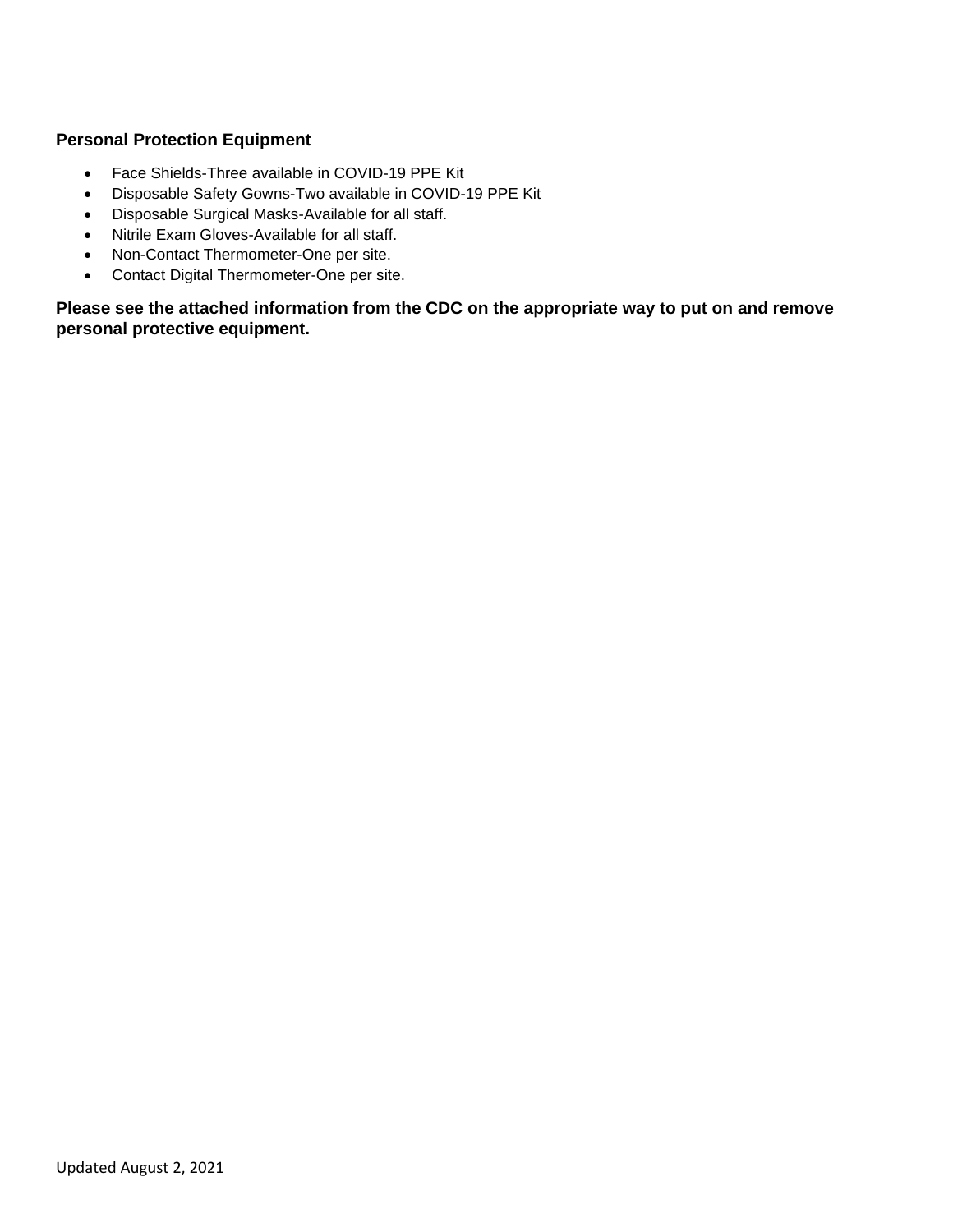## **Site and Facility Considerations**

**Snapshot: All spaces used by Wisconsin Youth Company should be reviewed for the following criteria prior to children being on site. Site and Facility considerations should be shared with facility that will be providing space prior to securing rental.**

#### **Facility Considerations**

Many Wisconsin Youth Company facilities are used by the general public or other individuals. Staff will meet with facility personnel prior to accessing space to determine public use and if the facility will meet required criteria.

### **Available Space**

Wisconsin Youth Company operates most programs out of school or community center facilities. Facility spaces should meet the following criteria:

- There must be enough space for groups to split into no more than 17 children/1 staff for children entering grades K-5 and 13 children/1 staff for children in 4K.
- If multiple groups are split within the same space, there must be clearly defined divisions between the groups. Children and staff must not intermingle between spaces.
- There must be a space available that can be used to quarantine a child if they develop COVID-19 symptoms.
- There must be severe weather and civil disturbance locations large enough to fit up to 50 children/5 staff. These locations must not be utilized as emergency locations for any other individuals. If possible, each group of children would have their own designated emergency location.
- There must be bathrooms available for Wisconsin Youth Company children and staff that are not accessible by the general public. If possible, each group should be assigned a bathroom. If this is not possible, bathrooms can be used for up to a group of 50.
- There should be a bathroom designated to staff use.
- Program spaces must have room for children to eat lunch/snack and keep adequate distance from one another. Staff will designate off-limit locations and promote social distance through place cards or other means.
- A cabinet or room location will be designated to keep cleaning supplies secure and out of the reach of children.

### **Drop-off/Pick-up Locations**

Each program will have a designated drop-off and pick-up location approved by risk management director and program director. Locations should be clearly visible with signage. Drop-off and pick-up should take place outside of the facility if manageable. Alternatively, drop off and pick up could take place indoors near the entrance doors. Entrance doors should remain open during drop-off and pick-up, if possible.

### **Access to Program Space for Parents**

Parents are only able to access program space in case of emergency. If a parent is required to access the program space, they will be asked to keep their access brief and wear a mask. It is not advised that adults over 60 years of age, are pregnant or have underlying health conditions, including those with compromised immune or respiratory conditions enter the program location at any time.

### **Access to Program Space from Non-Program Participants**

Program space should not be accessed by non-program participants other than individuals that work at the facility and have reason to enter the space (i.e.. Cleaning, sanitization or emergency). If access is needed, it is preferred that facility personnel enter the space outside of program hours. If they must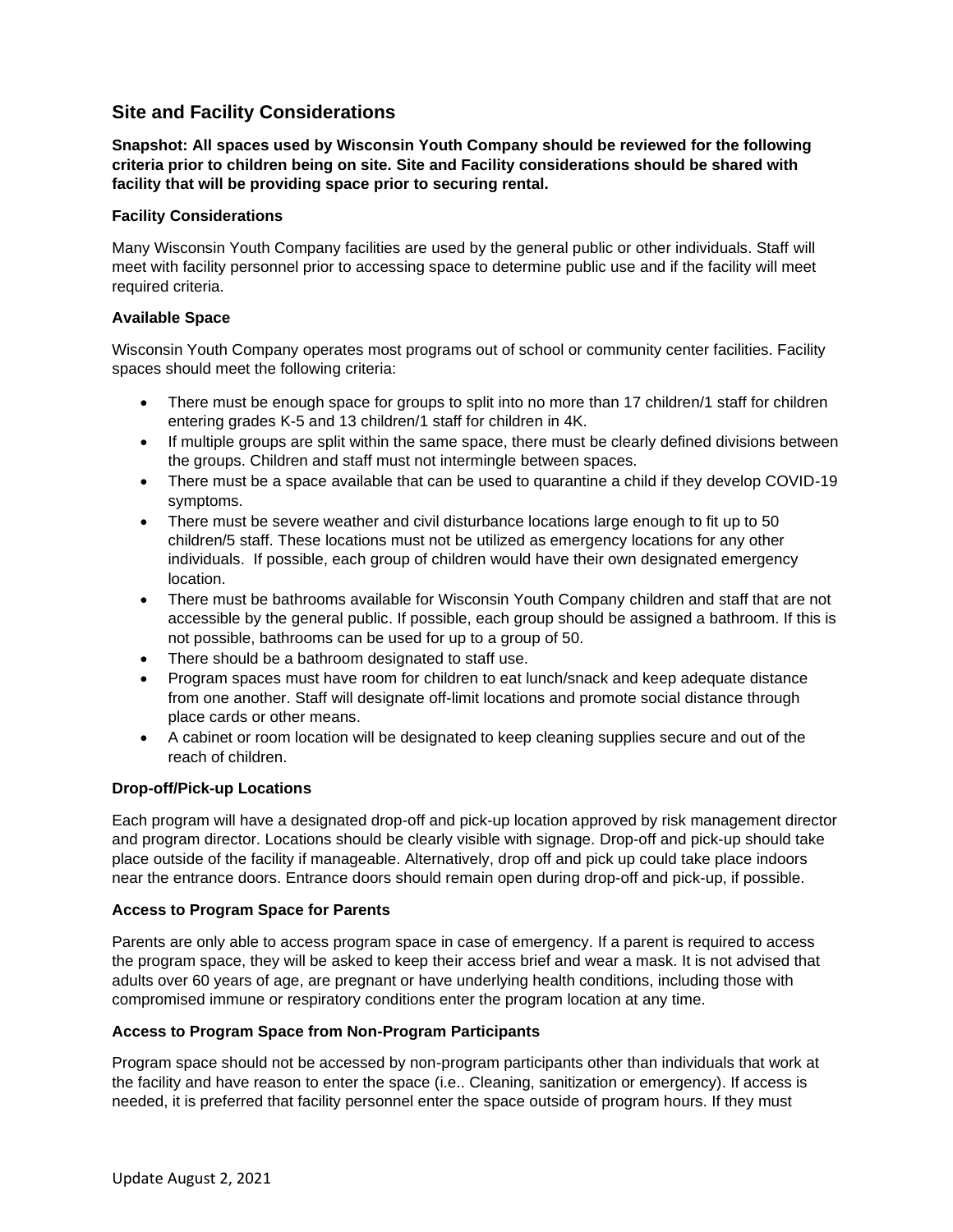access space during program hours, Wisconsin Youth Company encourages that these individuals wear a mask.

#### **Emergency Shelter Locations**

On a site-by-site basis, emergency shelters for severe weather and civil disturbance will be designated to allow for some level of physical distancing. If possible, a separate shelter should be designated for each group.

#### **Drinking Fountains**

Drinking fountains in schools, community centers and neighborhood centers will be off limits.

Staff and children are encouraged to bring their own water bottles from home labeled with their name. Water bottles may be filled at a "water bottle filling station" but not at a drinking fountain. Encourage families and staff to clean and sanitize water bottles at the end of each day.

Drinking stations will also be made available with igloo water coolers, disposable cups and garbage cans. Staff and children will not re-use disposable cups.

### **Air Conditioning**

If available, air conditioning units should be used within each room. The floor around air conditioners should be marked with painter's tape to ensure that children do not go close to them.

#### **Signage**

Facilities should be clearly marked with signage indicating COVID-19 procedure reminders. Additionally, directional signage should be used as needed.

#### **Outdoor Space**

Children and staff should spend as much time outdoors as possible. Each group should have a designated outdoor space. This designated space must not be the playground. While outdoors, children and staff should keep distance from one another as much as possible. Only one pod may use the playground at a time.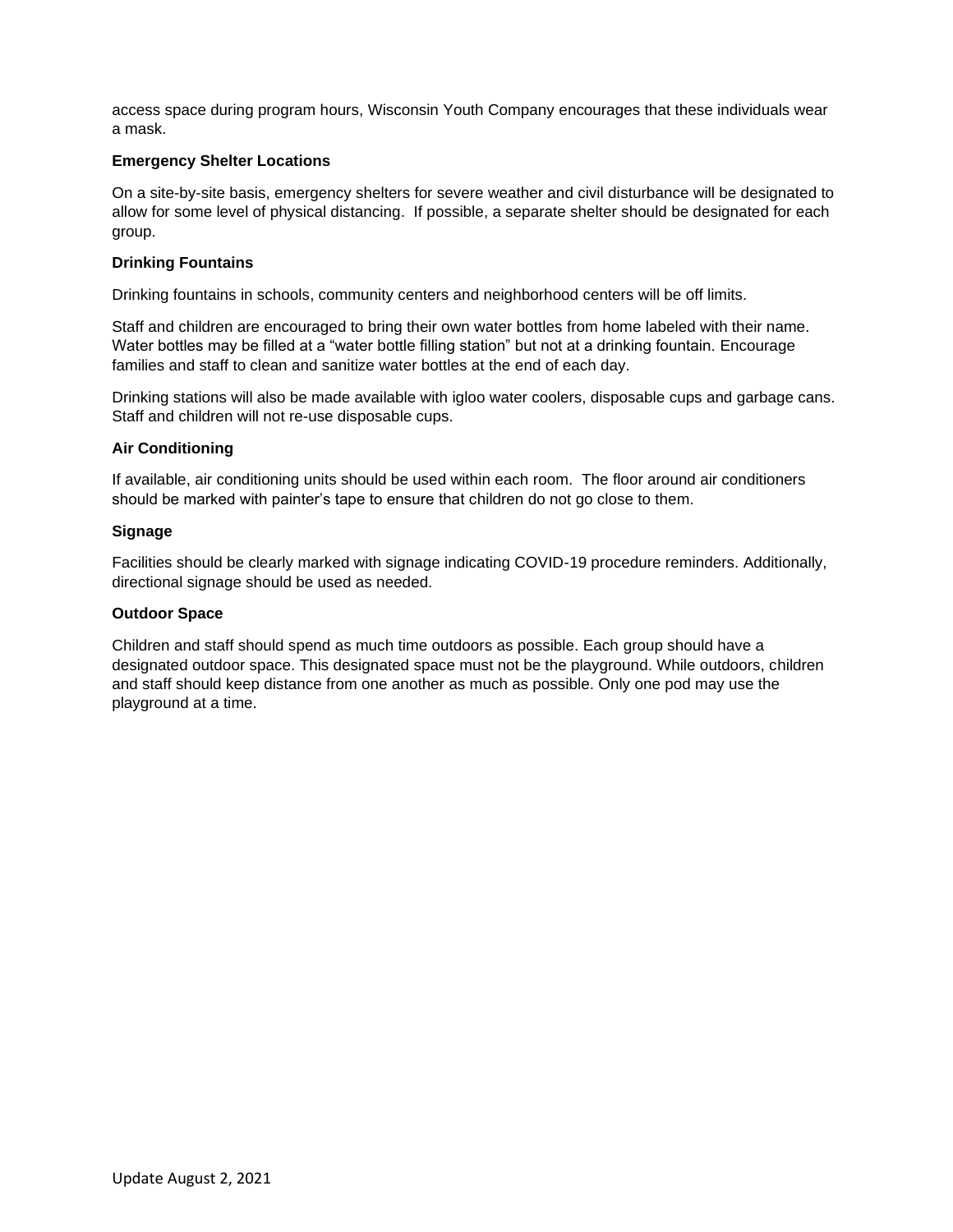## **Program Modifications Due to COVID-19**

**Snapshot: Using Centers for Disease Control and Prevention and public health recommendations, we will modify program delivery in order to keep children and staff safe and reduce the spread of COVID-19. Staff will assess program risk and implement strategies for maintaining healthy, fun and engaging program operations and environments.** 

### **General Guidelines for Program Modifications Due to COVID-19:**

- Incorporate physical distancing within groups to the extent possible, aiming for a least three to six feet between children and minimizing the amount of time children are in close contact with each other.
- Arrange program space so there is increased distance between identified program areas.
- Minimize the potential for the spread of germs in the program space by removing soft items that are not easily cleanable such as pillows, soft nerf balls, cloth dramatic play dress up clothes etc.
- Limit item sharing.
- Have multiple sets of shared items available for each group so that while one set is being used the other set can be washed and disinfected. Example: Magna-Tiles
- Plan activities that do not require close physical contact between multiple children.

### **Arts and Crafts:**

To reduce shared arts and crafts supplies, each group will have their own craft supplies such as markers, glue, scissors etc. These shared items will be cleaned and disinfected daily.

Craft activities can be adapted to reduce the amount of sharing of items when possible. Example: An activity like Perler beads could be adapted by giving each child a bowl of beads with their pattern. These are their beads to use versus sharing a large bin of Perler beads made available to the whole group. Children should be encouraged to wash their hands with soap and water before and after using a shared item like Perler beads.

#### **Manipulative and Building Areas:**

Children will be sharing items such as Magna-Tiles, Zoobs, Legos etc. Remind children to not touch their faces. Children should be encouraged to wash their hands with soap and water or hand sanitizer after using program items. These program items will need to be cleaned and disinfected daily.

#### **Social/Emotional Sensory Kits:**

In the health review process, there may be children that have been identified as needing a "social/emotional kit". Children that need sensory toys on a regular basis, will have their own social/emotional kits with items specific to their needs. A social/emotional sensory kit will also be available at each program for use on an as needed basis. Toys that are easily cleanable are preferred for these kits. Items such as playdoh or kinetic sand are not easily cleanable and should be avoided. If these items are used, staff will label the item with the specific child's name and keep it for their future use. Items used will be cleaned and disinfected at the end of the day. Other sensory toys will be available, as needed, and will cleaned and disinfected after each use.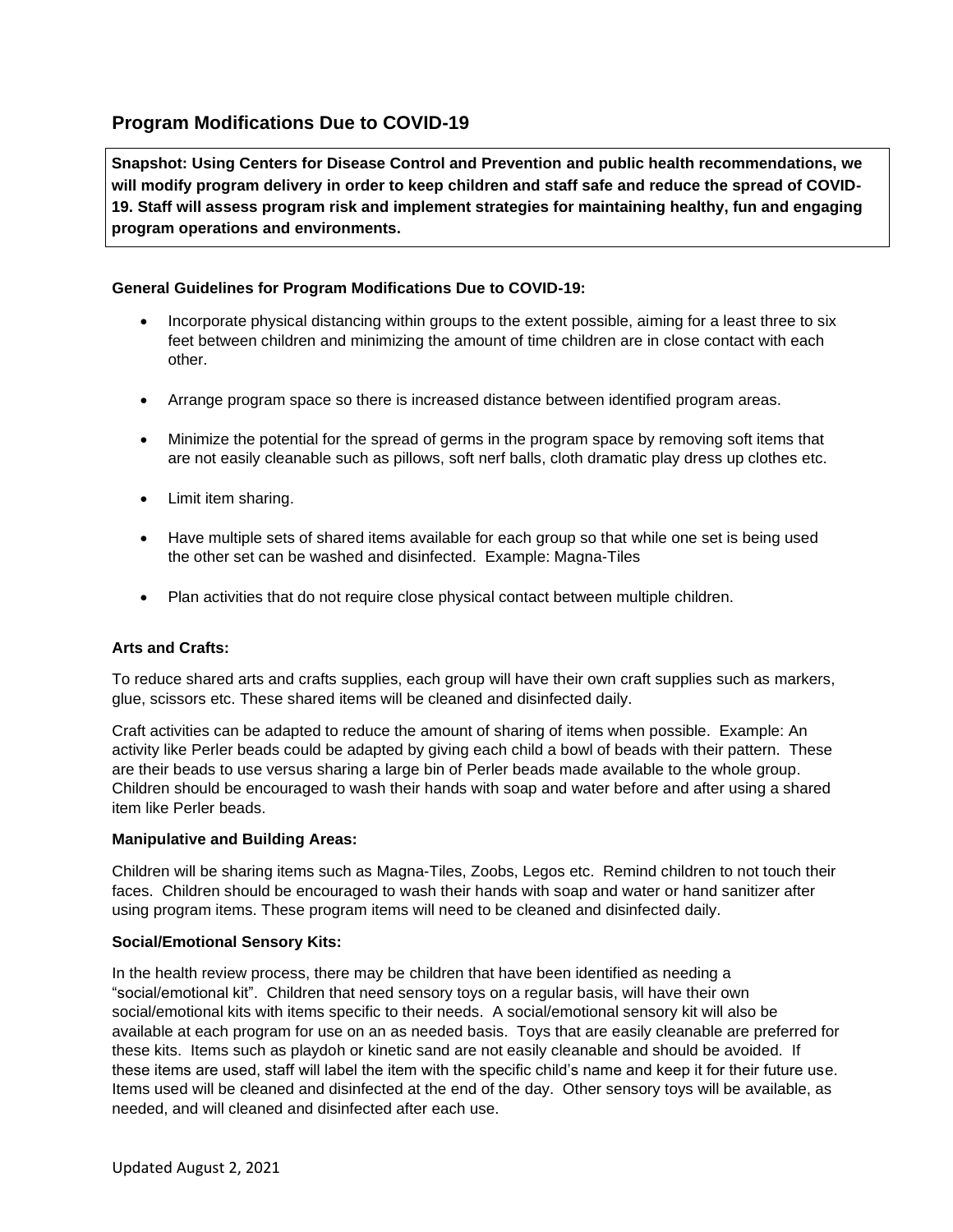#### **Electronics:**

Each group may have a designated area for children to use laptops. Laptops will be cleaned with alcohol-based wipes or electronic-approved sprays containing at least 60% alcohol to disinfect in between uses.

#### **Cooking Projects:**

Projects involving food can be implemented as long as each child has their own individual items to use. For example, if the project is ants on a log, staff should prep bowls for each child with celery, soy butter and raisins. Children and staff should wash hands prior to starting the project and once it is complete. Children should keep their masks on as they create their project and remove their mask when it is time to eat. Students should be spaced out to maintain 3-6 feet between each other.

To reduce the spread of COVID-19, no group cooking projects will be allowed at program. This includes projects where children are adding ingredients or mixing ingredients as a group.

#### **Outside Time:**

Spend as much time outside as possible! Take activities that are often considered "indoor activities" outside. Have arts and crafts supplies like sidewalk chalk available, take board games outside or set up a quiet area for reading. Plan theme related activities so they can happen outside if possible.

Designate a place outside for each group to have its own space. An outdoor space for each group could include a permanent or temporary shelter, picnic table, handwashing/hand sanitizing station, igloo water cooler with disposable cups, rolling cart with program supplies.

#### **Playgrounds and Outdoor Playing Fields:**

Groups should rotate playground use to ensure that only one group is on the playground at a time. Please remember to have children and staff wash hands as soon as everyone is inside.

#### **Gymnasium:**

Offer groups time in the gymnasium in staggered shifts. Play games and plan activities that are not "high contact". Limit the use of shared equipment. Clean and disinfect shared equipment in between uses.

#### **Extra-Curriculars:**

Extra-curricular activities such as Girl Scouts, sports practices, Girls on the Run etc. may be offered this school year. Once parents complete the appropriate form, children in our program can be signed out of after school programs to attend these extra-curricular activities. Children will not be signed back into program after attending an extra-curricular in order to reduce the potential exposure to COVID-19.

#### **Guest Presenters and Community Volunteers:**

At this time, guest presenters and community volunteers will not be permitted in program to start the school year. However, if schools or neighborhood centers allow guest presenters and volunteers in their buildings, exceptions may be considered with the permission of the Program Director.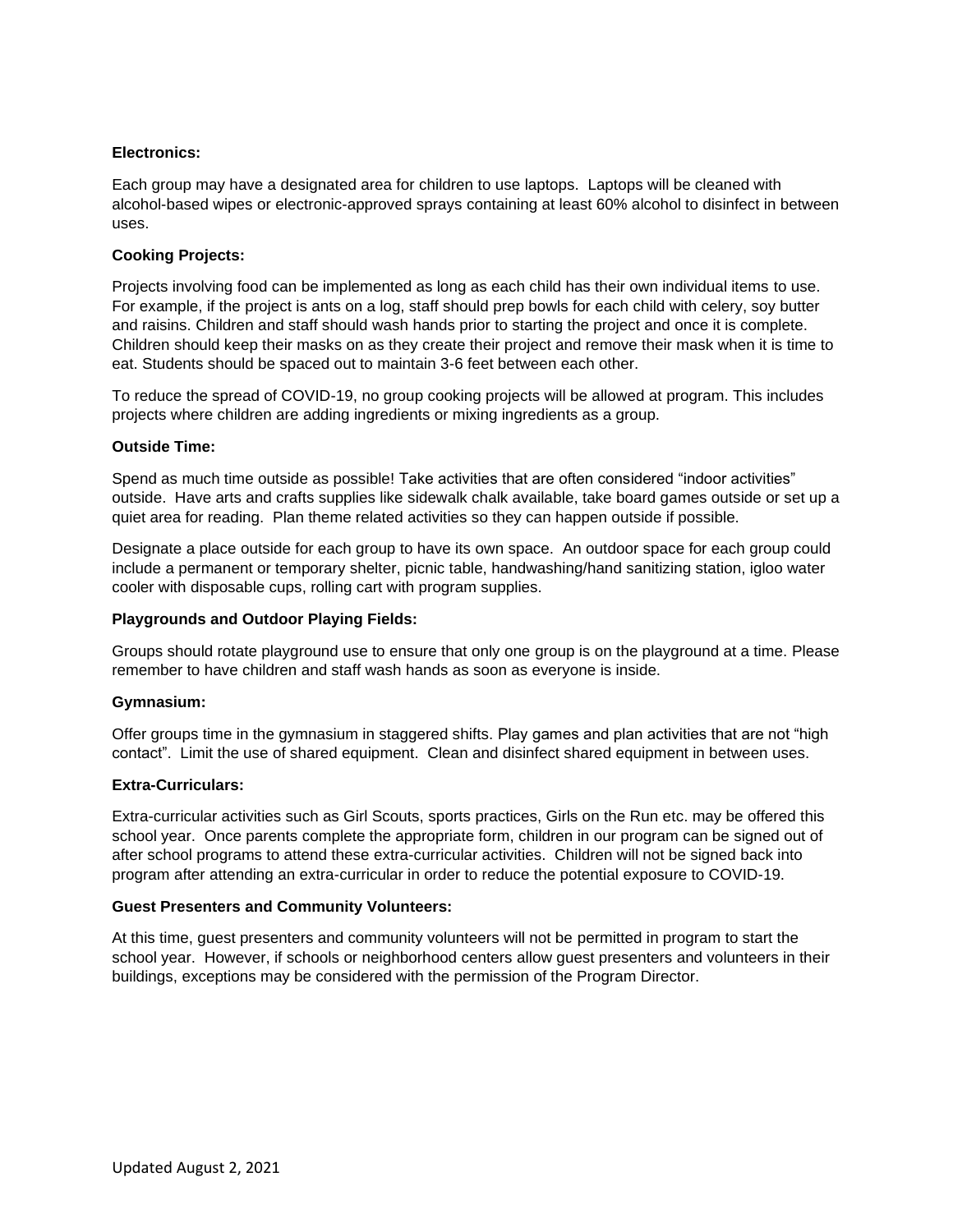## **COVID-19: Staffing Procedures**

**Snapshot: The health, wellness and safety of all employees at Wisconsin Youth Company continues to be of utmost importance to us. Additional precautions will be put in place to reduce the spread of COVID-19. Program staff will self-monitor for signs or symptoms of COVID-19 on a daily basis prior to the arrival to program.**

### **Staff Health Screening**

Staff will self-monitor their symptoms to verify they are not experiencing any symptoms of COVID-19 prior to arriving at program each day. Staff should notify supervisor if they are experiencing any symptoms of COVID-19. Staff should also notify supervisor if they have traveled or been in contact with someone that was showing signs of COVID-19.

Staff are not permitted to work if showing signs of fever (above 100.4), cough, or trouble breathing. If a staff member does show COVID-19 symptoms including fever, cough and shortness of breath, the staff member will contact program manager and leave program immediately. The program manager will communicate this information to the program director.

### **Staff Schedules-Specific Group Assignment**

Staff will be assigned one group to work with for the duration of their shift. Staff should limit contact and practice social distancing with children in other groups, unless it is an emergency. Each staff will be given a communication device (2 way radio or cell phone) at the beginning of their shift that can be used to contact other program staff.

### **Absenteeism**

All time-off requests should be submitted in writing through the payroll app. Time-off will be approved on a first-come, firstserve basis and only if a substitute is available. With the goal of consistent staffing to reduce exposure to COVID-19, time off requests should be requested a minimum of two weeks in advance.

When staff miss work due to having symptoms consistent with COVID-19, a fever of higher than 100.4°F, cough or shortness of breath, Wisconsin Youth Company will use current public health guidelines to determine when it is safe for staff to return to work.